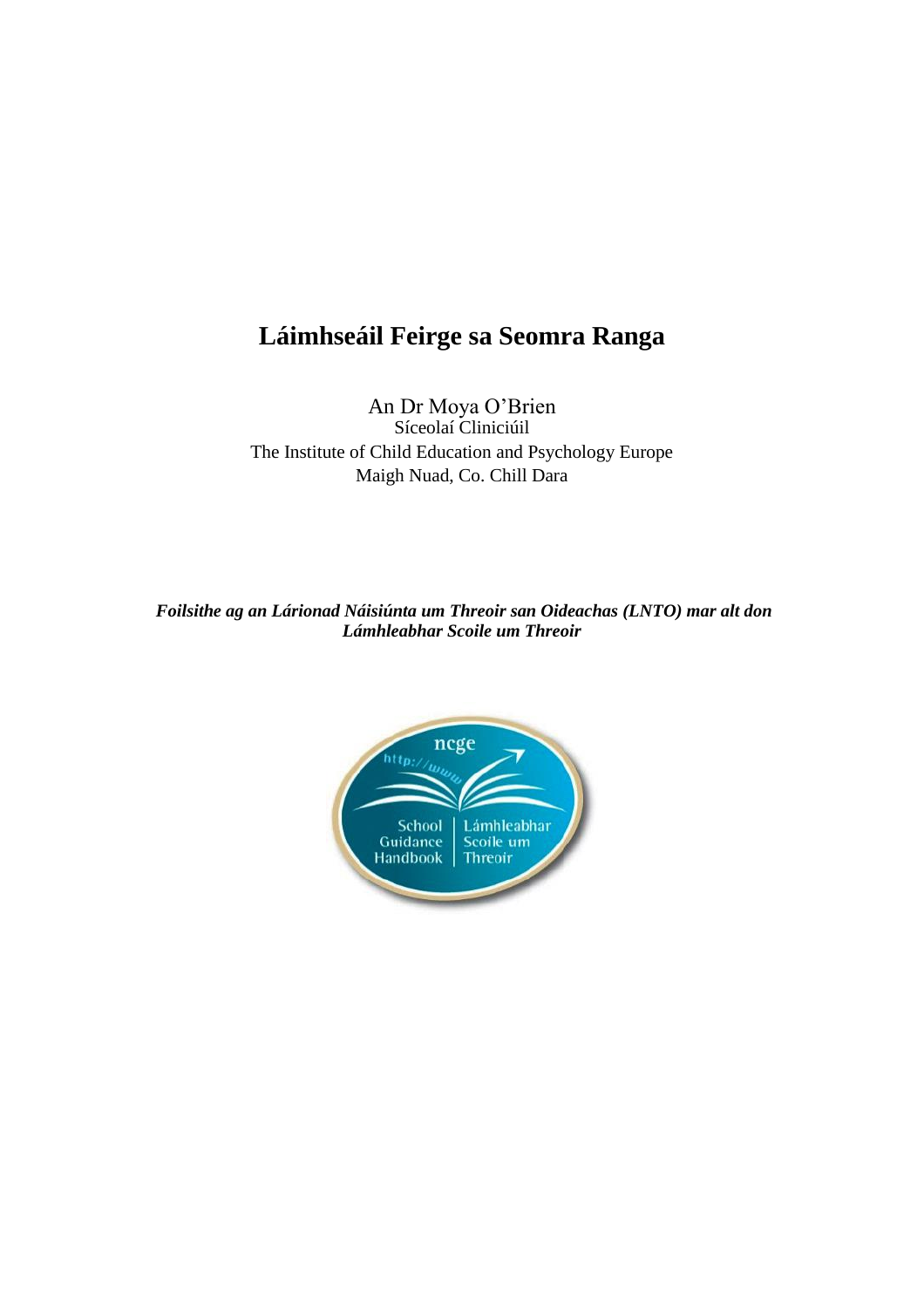# Clár

| Réamhrá |  |
|---------|--|
|         |  |
|         |  |
|         |  |
|         |  |
|         |  |
|         |  |
|         |  |
|         |  |
|         |  |
|         |  |
|         |  |
|         |  |
|         |  |
|         |  |
|         |  |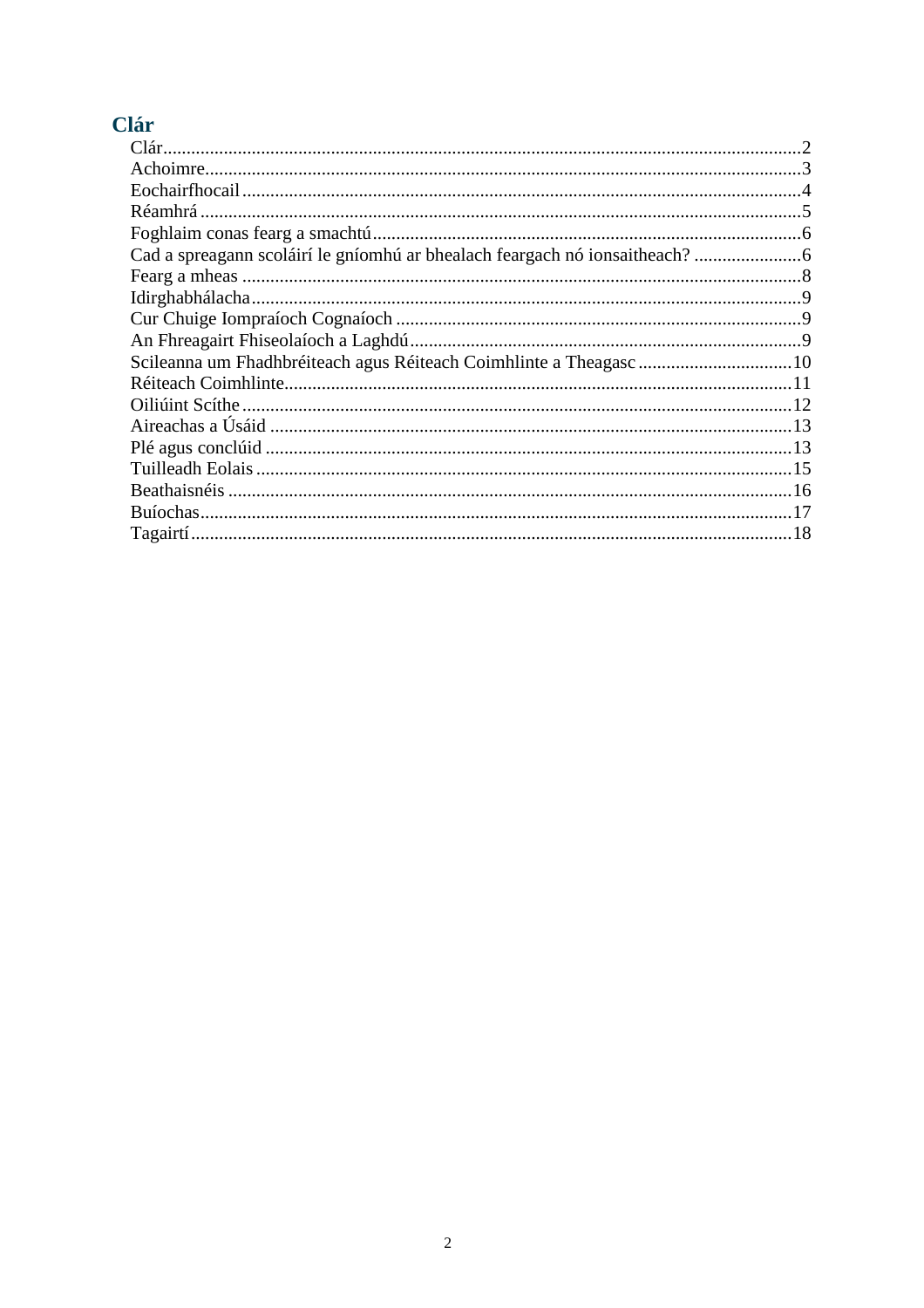#### **Achoimre**

Féachann an t-alt seo le scrúdú a dhéanamh ar na cúiseanna agus na hinspreagthaí atá mar bhonn le léirithe míchuí feirge, agus conas is féidir déileáil leo sin go rathúil. Tosaíonn an talt le féachaint ar fhearg ó thaobh easpa forbartha agus scileanna de, agus aithníonn sé nach bhfuil gach fearg mar an gcéanna, ach go bhfuil foirmeacha agus inspreagthaí éagsúla taobh thiar den bhfearg. Ní mór déileáil ar bhealach éagsúla le gach cineál feirge, agus scrúdaíonn an t-alt roinnt cuir chuige, lena n-áirítear teicnící iompraíocha cognaíocha, straitéisí um réiteach coimhlinte, agus aireachas agus oiliúint scíthe. Is féidir a bhaint as go bhfuil gach ceann de na cuir chuige seo éifeachtach, ach go mbraitheann a n-éifeachtacht ar chomhthéacs, cineál agus feidhm na feirge, agus go bhfuil sé ríthábhachtach an scoláire a chur san áireamh sa phróiseas seo má tá rath le bheith ar straitéis ar bith.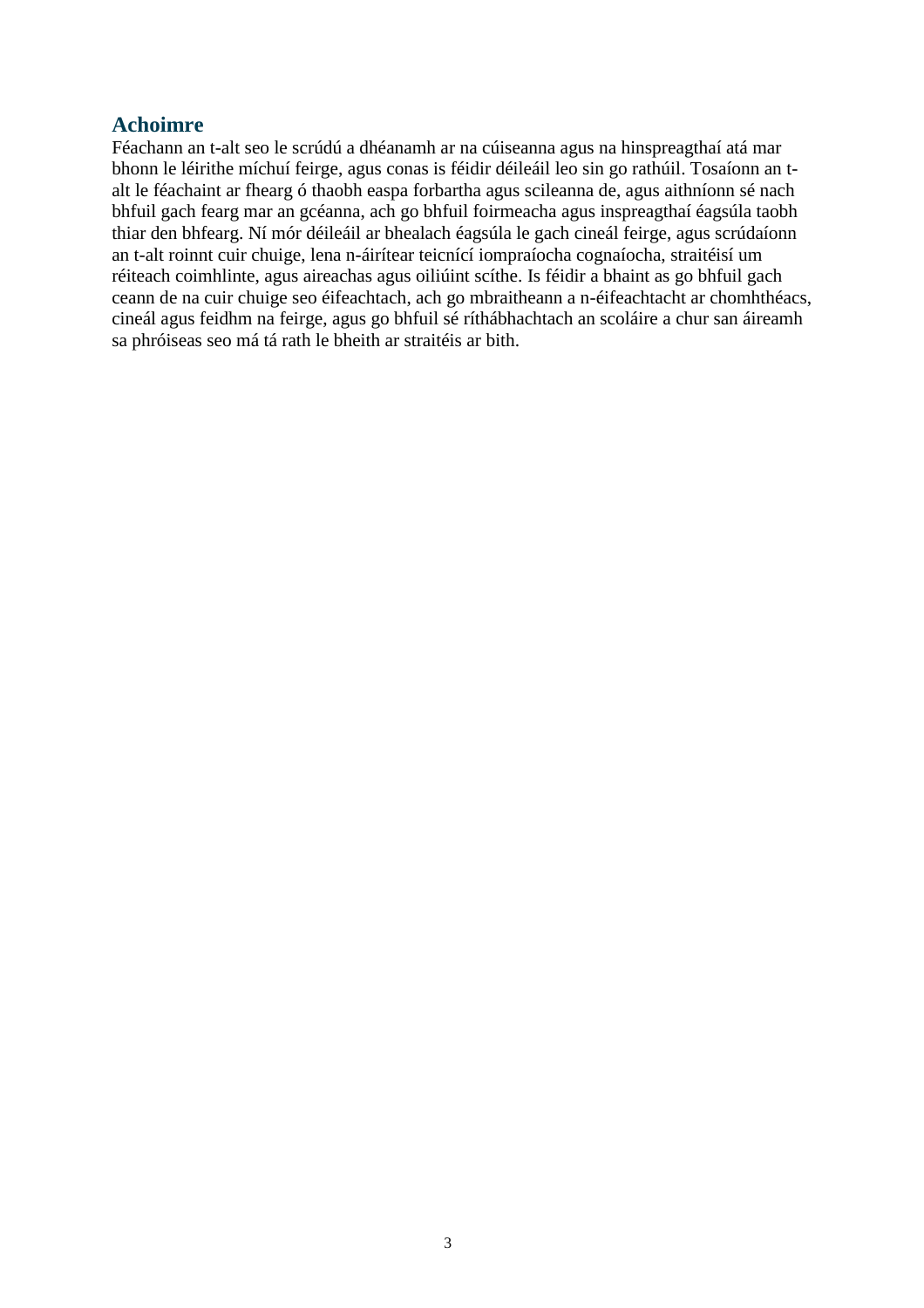## **Eochairfhocail**

Láimhseáil Feirge; Aireachas; Fearg; Scíth; Iomprachas Cognaíoch.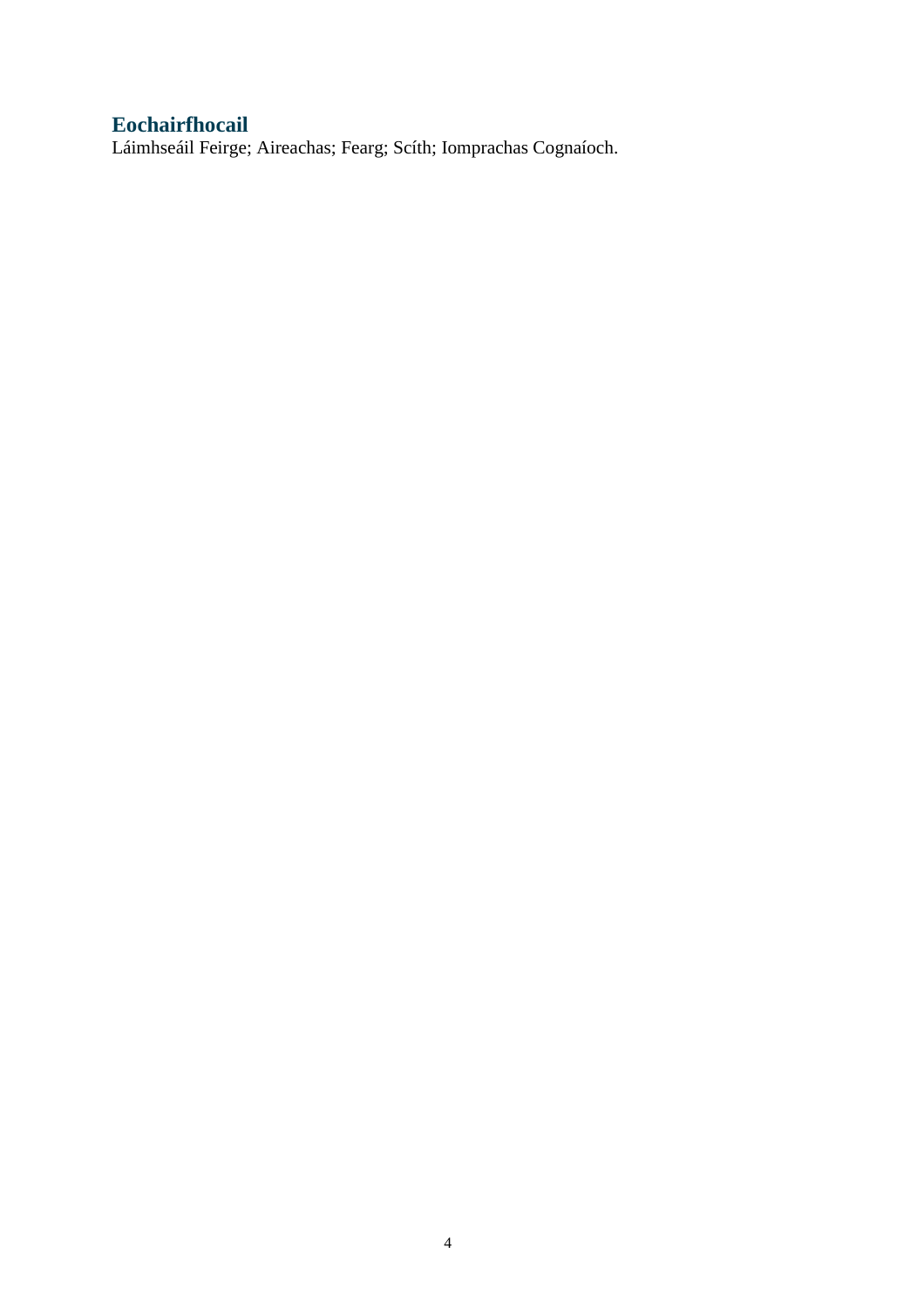### **Réamhrá**

Ceann de na dúshláin is mó a bhíonn roimh oideoirí sa lá atá inniu ann ná conas déileáil le scoláirí nach bhfuil ábalta, is cosúil, smacht a choinneáil ar a ríoga feirge. Cé nach mbíonn ach líon beag díobh ann, is féidir leis an ngrúpa scoláirí seo cur isteach go mór ar gach duine sa scoil, idir fhoireann agus scoláirí araon. Ceann de na róil a bhíonn ag an Treoirchomhairleoir is ea cuidiú le scoláirí a mothúcháin a thuiscint agus a scrúdú. Nuair a bhíonn deacrachtaí ag scoláire le láimhseáil feirge, de ghnáth cuirtear ar aghaidh é nó í chuig an Treoirchomhairleoir. Ansin is faoin Treoirchomhairleoir atá sé caidreamh muiníneach a fhorbairt agus áit atá sábháilte ó thaobh na síceolaíochta de a chruthú chun na mothúcháin seo a fhiosrú agus a bhainistiú.

Féachann an t-alt seo, ní hamháin ar na cúiseanna agus na himspreagthaí a bhíonn mar bhunús le léirithe míchuí feirge sa seomra ranga, ach freisin cuirtear réitigh phraiticiúla ar fáil chun dul i ngleic leis an iompraíocht seo nach bhfuil ag teastáil, ag baint úsáide as an taighde is déanaí. Féachann na teicnící seo le hiompraíocht na scoláirí sa seomra ranga a smachtú, ach freisin leis na scoláirí féin a mhealladh le bheith páirteach, agus cur ar a gcumhacht a bhfearg féin a smachtú.

Tosaíonn an t-alt seo trí fhéachaint ar fhearg ó thaobh na forbartha de, agus ar an gcaoi ina dtagann feabhas ar smachtú na feirge de ghnáth de réir mar a théann an duine óg in aibíocht, ach go mbíonn eisceachtaí ann mar thoradh as easnaimh i scileanna déileála nó scileanna sóisialta. Ansin tugtar cur síos ar roinnt de na himspreagthaí bunaidh don léiriú míchuí feirge, agus léirítear go bhfuil foirmeacha éagsúla feirge ann, lena n-áirítear fearg fhrithghníomhach agus fearg spriocdhírithe. Bíonn cúiseanna éagsúla leis an dá cheann agus feidhmeanna éagsúla leo freisin, agus sá bhrí sin ní mór aghaidh a thabhairt orthu ar bhealach éagsúil. Scrúdóidh an t-alt roinnt teicnící chun iompraíocht ionsaitheach a mheas, agus ansin déanfar plé ar idirghabhálacha rathúla, lena n-áirítear cur chuige iompraíoch cognaíoch, réiteach coimhlinte, agus oiliúint scíthe, chun déileáil leis an bhfreagairt fhisiciúil a ghabhann go minic le hiompraíocht fheargach.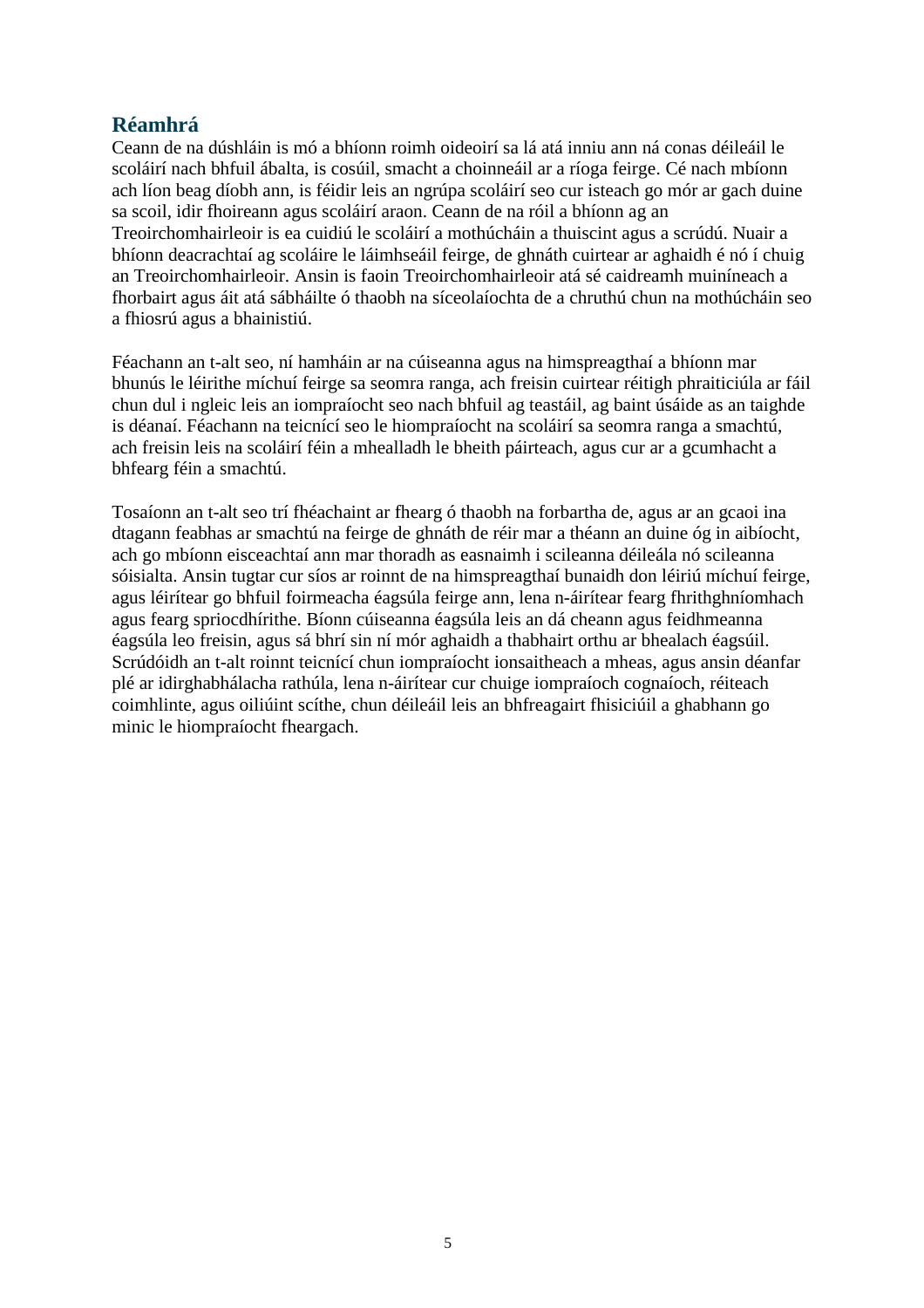#### **Foghlaim conas fearg a smachtú**

Scil forbartha is ea foghlaim conas fearg a smachtú. Is féidir leis an gcoirtéis tosaigh, an chuid sin den inchinn a rialaíonn an cumas le bac a chur ar ríoga, trí bliana agus fiche a ghlacadh le forbairt go hiomlán. Ó thaobh na forbartha de, is beag cumas a léiríonn leanaí níos óige lena bhfearg agus ionsaitheacht a smachtú. Cuirfidh an duine dhá bhliain d'aois a bhfearg in iúl go hoscailte saor – "*Teastaíonn sé uaim agus teastaíonn sé uaim anois, agus mura féidir liom é a bheith agam déanfaidh mé troid dó*". De réir a chéile, faoin am a shroicheann siad aois scoile is féidir le formhór na leanaí a ríoga a smachtú. Faoi dheireadh na bunscoile is féidir le leanaí moill a chur ar a ríoga fheargacha, mar shampla, ag fanacht go dtí i ndiaidh am scoile chun troid a thosú lasmuigh de gheata na scoile.

De réir mar a ghluaisimid isteach san ógántacht ní mór dúinn cuimhniú ar bhrúanna agus riachtanais iompraíochta na céime idirthréimhsí seo. Ag leibhéal na hiar-bhunscoile is gnách le hógánaigh a bhfearg a dhíriú ar chluichí nó iomaíocht, áit ina ndéanann siad an fuinneamh seo a leathadh ag imirt spóirt, nó trí fhéachaint ar dhaoine eile ag iomaíocht. Mar thoradh ar bhrú ó phiaraí, an gá le bheith ar nós gach duine eile, agus an cuardach d'fhéiniúlacht, b'fhéidir go mbeidh dul i riosca agus iompraíochtaí dúshlánacha, agus de ghnáth baineann aon troid san aoisghrúpa seo le dronganna. Tá eisceachtaí ann, áfach, ina bhfeicfidh tú duine dhá bhliain déag d'aois á n-iompar féin mar a bheadh duine dhá bhliain d'aois – ag pleidhcíocht agus i racht feirge. Seo duine nach bhfuil ábalta an ríog seo a smachtú, rud ar a dtugtar fearg fhrithghníomhach. Cineál feirge eile is ea fearg spriocdhírithe. Tá an fhearg seo i bhfad níos meáite, dírithe ar chuspóir, agus tá an chuma ar an scéal go bhfuil smacht ag an duine.

Tá daoine óga a léiríonn fearg spriocdhírithe dírithe ar chuspóir, agus cuidíonn a bhfearg leo an cuspóir sin a bhaint amach (Dodge, 1991). Tá fearg fhrithghníomhach níos láithrí – is frithghníomh í ar mbagairt a chothaíonn an fhearg sa chás ina mothaíonn an duine óg eagla nó faoi bhagairt. Bíonn deacrachtaí ag na daoine óga seo le fadhbréiteach, is éasca iad a spreagadh go fisiciúil chun coimhlinte, agus i gcoitinne bíonn siad níos idirghníomhaí agus níos ríogaí (Asarnow & Cullen, 1985). Féadfaidh fadhb a bheith leis an láimhseáil ar fhearg nuair a bhíonn an duine óg ag pleidhcíocht, ach freisin nuair a éiríonn siad chomh feargach sin go dtarraingíonn siad siar. Go minic is éard is dúlagar ann ná fearg atá inmheánaithe. Ag na daoine seo, bíonn mothúcháin d'ísleacht, cúthaileacht, hipiríogaireacht, aonaracht agus scáfaireacht, agus is féidir leo ionsaitheach iompraíocht fhulangach a léiriú. Is féidir leo easpa scileanna sóisialta a bheith acu freisin, agus coimhthíos, imní agus tarraingt siar dá bharr (Findler & Engel, 2011).

Is féidir fearg a mhothú mar mhothúchán dearfach, agus is féidir léi muid a dhéanamh níos treallúsaí agus níos réidhe seasamh suas dúinn féin. Is féidir léi freisin cuidiú linn teannas a chur in iúl, agus is féidir léi muid a ghríosadh agus cuidiú linn mothú go bhfuil smacht againn (Novaco, 1975). Is féidir léi tionchair dhiúltacha a bheith aici nuair is cúis le hionsaitheacht í, nuair atá sí ródhian, nuair a chuireann sí isteach ar chaidreamh, nó nuair is í a rialaíonn an chaoi ina mothaímid an t-am go léir. Is í an deacracht atá le fearg idirghabháil ná nach é an cuspóir fáil réidh le fearg ach a dhéanamh deimhin de go mbíonn an fhreagairt iomchuí.

### **Cad a spreagann scoláirí le gníomhú ar bhealach feargach nó ionsaitheach?**

Go minic is é an bealach ina chuirtear fearg in iúl, seachas an fhearg féin a bhíonn ina fhadhb do neart scoláirí. Tá neart tionchair éagsúla ar dhaoine óga atá ábalta múnlú a dhéanamh ar an gcaoi ina gcuirtear fearg in iúl – mar shampla, is féidir í a fhoghlaim sa bhaile; is féidir í a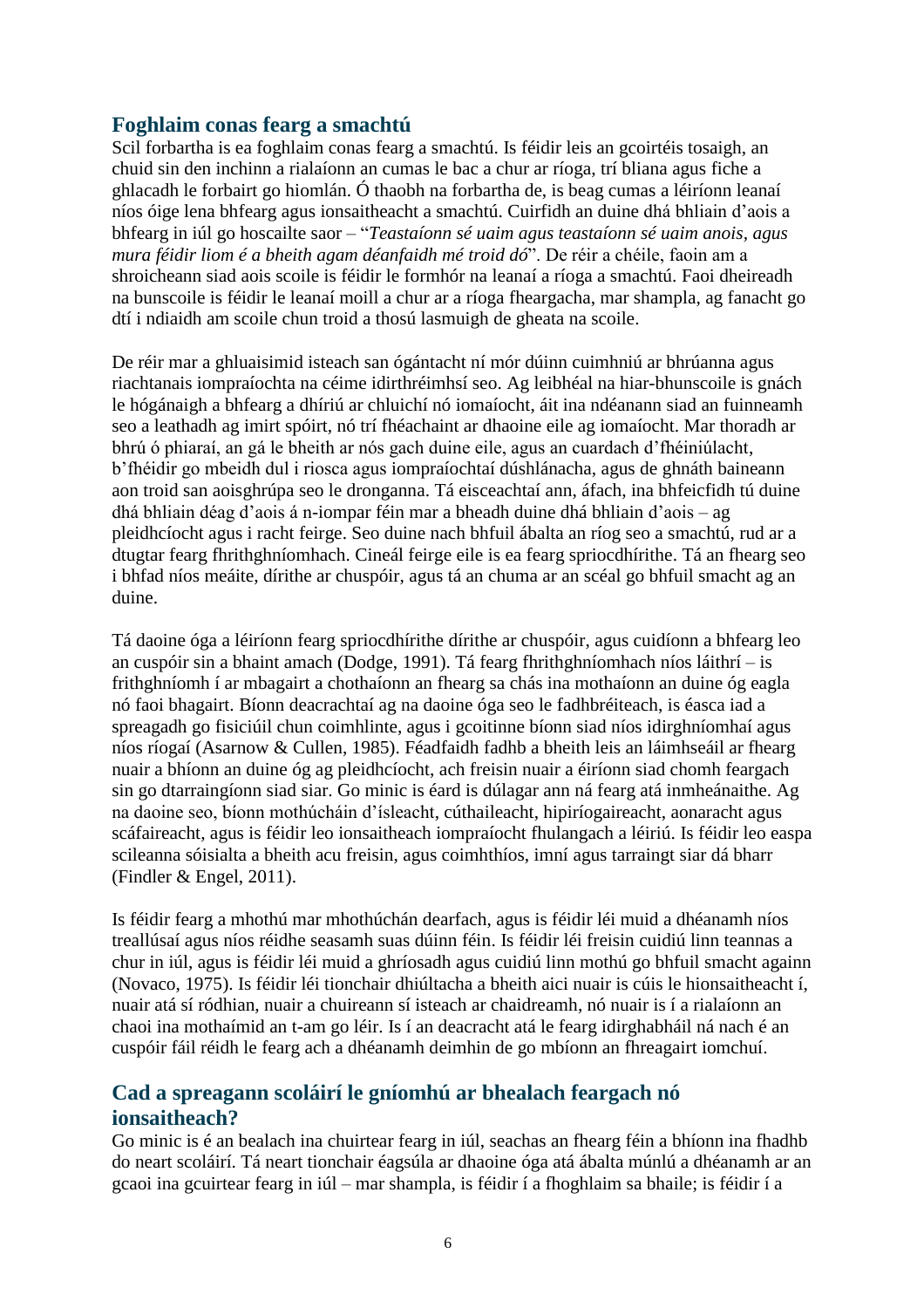fheiceáil sa timpeallacht, scoil nó pobal áitiúil; agus is féidir le meáin, lena n-áirítear meáin shóisialta, fearg a mhúnlú nó a threisiú freisin. Is féidir le naisc laga teaghlaigh agus shóisialta freisin a bheith ina gcúis le léirithe míchuí ar fhearg, mar is féidir freisin le breathnú ar gníomhartha ionsaitheacha ina bhfaigheann daoine eile tairbhe éigin as fearg. Is féidir le heasnaimh sa réasúnaíocht mhorálta, fadhbréiteach, nó i scileanna onnghníomhacha a bheith ina gcúis le hiompraíocht fheargach nó ionsaitheach freisin.

Tugann taighde le déanaí ar nascacht i scoileanna gur féidir léi seo a bheith ina toisc chosantach, a laghdaíonn fearg agus a mhéadaíonn smacht ar iompraíocht i leanaí in aois scoile (Rice, Kang, Weaver & Howell, 2008). Baineann nascacht le dearcadh scoláire maidir le nádúr na bpríomhchaidreamh ina saolta laethúla (e.g. le tuismitheoirí, le piaraí, le múinteoirí/scoil, agus leis an bpobal). Má fhorbraítear caidrimh agus nascachtaí i scoileanna is féidir cuidiú le fearg agus ionsaitheacht a laghdú i leanaí in aois scoile. Má chuidítear le scoláirí agus teaghlaigh na líonraí sóisialta a fhorbairt cuidítear le scoláirí trí mhéadú ar thacaíocht ina amanna deacrachta.

| <b>Fearg fhrithghníomhach</b>                                            | <b>Fearg spriocdhirithe</b>                                                                                                                     |
|--------------------------------------------------------------------------|-------------------------------------------------------------------------------------------------------------------------------------------------|
| Eagla – go gcaillfidh siad rud éigin nó go<br>ndiúltófar rud éigin dóibh | <b>Bagairt</b> – duine eile a scanrú le géilleadh                                                                                               |
| riachtanais a chur in iúl                                                | <b>Frustrachas</b> – gan a bheith ábalta mianta nó <b>Ionramháil</b> – fearg a úsáid mar bhealach chun<br>daoine eile a smachtú go mothúchánach |

Tábla 1: Imspreagthaí do chur in iúl feirge mar ionsaitheacht.

Is féidir le comharthaíocht choirp scoláire a bheith úsáideach chun a aithint cén fáth a bhfuil sé/sí ag gníomhú ar bhealach feargach nó ionsaitheach. B'fhéidir go mbreathnóidh sé/sí faiteach, cantalach nó bagrach. Na scoláirí sin nár fhorbair riamh na scileanna chun a ríoga a smachtú, agus atá greamaithe go mothúchánach sna "dóanna uafásacha", de ghnáth gníomhaíonn siad go hionsaitheach mar thoradh ar eagla nó frustrachas (fearg fhrithghníomhach). I dtaca leis na scoláirí sin, is rogha rathúil é clár a theagasc (Faupel et al, 1998) chun cuidiú le smacht a fháil ar a bhfearg, agus chun iad a atreorú chuig áit shábháilte san fhorbairt ar fhearg. Is féidir leis na daoine óga seo patrún intuartha a bheith acu agus fearg á cur in iúl acu, agus is féidir le múinteoirí foghlaim conas na luathchomharthaí foláirimh a aithint. Má thaispeántar na comharthaí seo don scoláire ar bhealach cairdiúil, is féidir leis seo cuidiú. Braitheann sé seo ar fad ar an gcaidreamh a bhíonn ag an múinteoir leis an scoláire. Bíonn straitéis ullmhaithe roimh réidh ag roinnt scoileanna chun ligean do scoláirí atá a bhfuil fearg fhrithghníomhach á mothú acu taobh amuigh den rang dul chuig an treoirchomhairleoir.

Má fhéachtar ar iompraíocht ionsaitheach i gcomhthéacs forbartha tugtar brí éagsúil di agus éilítear cineál éagsúil de fhreagairt ón múinteoir. Is féidir le múinteoirí freagairt le réiteach teagaisc ar bhotún foghlama, ach le freagairt mhoráltaíoch ar bhotún iompraíochta. Le fírinne, is féidir breathnú ar bhotúin iompraíochta mar chuid dosheachanta d'fhoghlaim conas gníomhú. An rud is gá dúinn a dhéanamh ná an bhéim a leagan ar scileanna nua a theagasc do scoláirí, agus a n-iompraíocht a threorú i dtreo bhealach dearfach.

Tugann scoláirí a bhaineann úsáid as fearg mar uirlis do bhagairt le tuiscint go bhfuil ansmacht acu orthu féin, go bhfuil siad calma, ach scanrúil. Déanann siad a mbagairtí nó a néilimh ar bhealach smachtaithe. Leis na scoláirí seo is é an rud is fearr a dhéanamh ná gan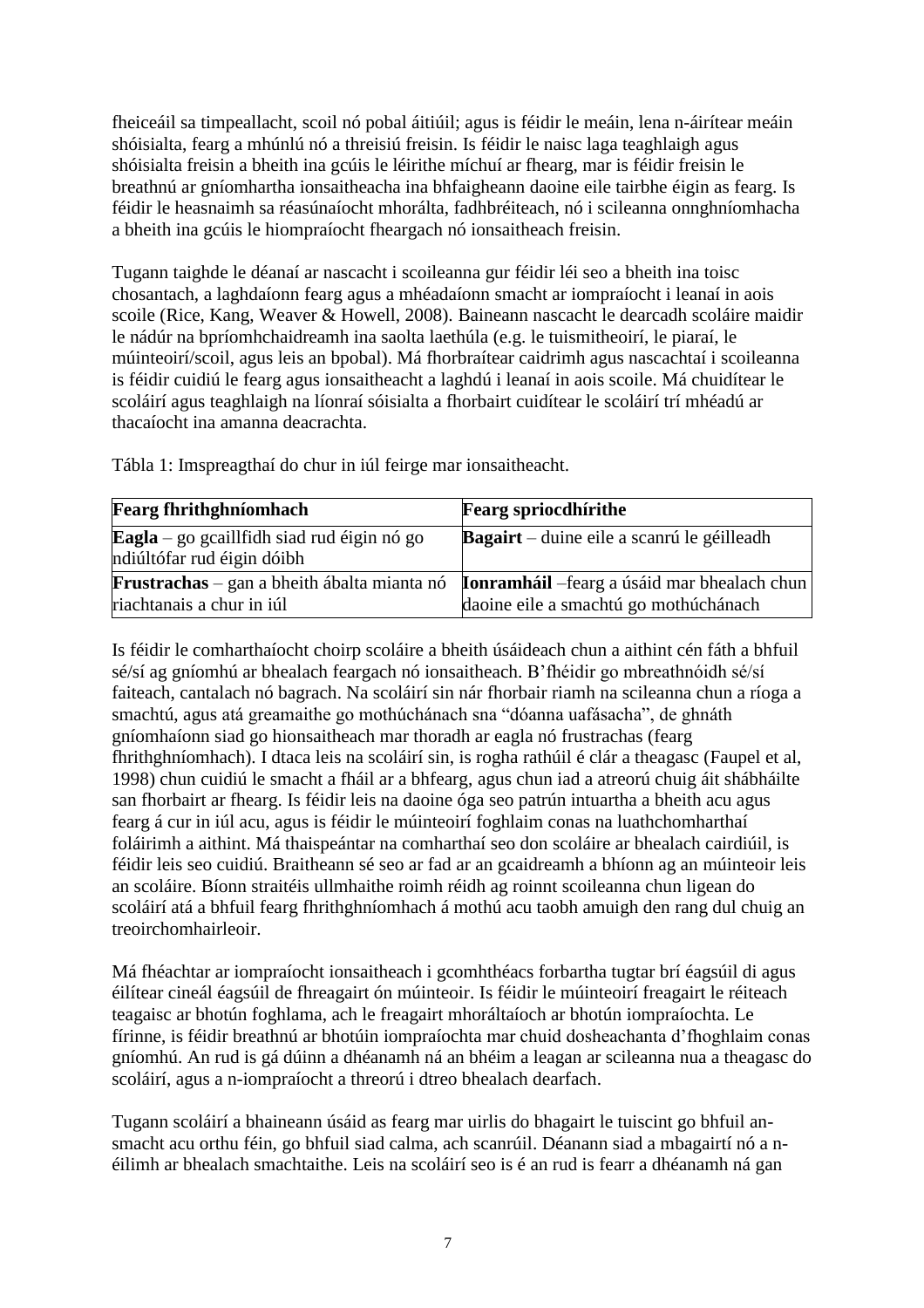troid ach gan tabhairt isteach. Abair cén toradh a bheidh ar an iompraíocht má ghníomhaíonn siad de réir a mbagartha agus luaigh polasaí na scoile sa réimse seo. Uaireanta, in áit dul i sáin i gcath cumhachta, má thugtar bealach éalaithe chun náire a sheachaint, is féidir an staid a mhaolú.

Tugann scoláirí a dhéanann iarracht úsáid a bhaint as fearg chun daoine a ionramháil le tuiscint go bhfuil siad calma, ach tá patrún neamhsheasmhach d'éilimh acu. Athraíonn topaic an chomhrá agus féadfaidh an scoláire cur síos a thabhairt ar eachtraí eile ina mhothaigh sé/sí gur rinneadh éagóir air/uirthi agus tús a chur le comhrá atá éagsúil go hiomlán leis an gceann a bhí agat. Tá snáithe shoiléir faoi bhun an chaidrimh seo: tugann tusa domsa a bhfuil ag teastáil uaim agus ní chaillfidh mé smacht. Sa suíomh seo oibríonn teicníc an cheirnín briste go maith – cloígh leis an topaic bhunaidh agus luaigh torthaí na hiompraíochta. Féadfaidh sé a bheith cabhrach freisin cruinniú a shocrú ag am níos déanaí chun na páirtithe ábhartha go léir a fháil le chéile sa chaoi is go mbeidh na fíricí go léir soiléir. Nuair a bhíonn cumarsáid mhaith ann is deacair duine nó suíomh a ionramháil.

Bíonn éagsúlacht le fearg frithghníomhach agus fearg spriocdhírithe san amú, sa déine agus sa mhinicíocht. Rud amháin atá i gcoiteann acu ná an gá le measúnú agus idirghabháil. Tá a fhios againn freisin gur féidir easnamh scileanna a bheith ag neart de na daoine óga sin – is féidir leo an bhéim a leagan ar ghnéithe diúltacha, nó bagairtí sa timpeallacht, fadhbanna i bpróiseáil chognaíoch, iompraíocht, féinsmacht, agus an cumas le déileáil i suíomhanna sóisialta (Lochman, Lampron & Rabiner, 1989).

#### **Fearg a mheas**

Agus aghaidh á thabhairt acu ar eachtraí d'iompraíocht dhúshlánach, ba chóir do scoileanna iad seo a mheas agus a thaifeadadh ar bhealach oibiachtúil agus córasach. Is féidir é seo a dhéanamh ag baint úsáide as roinnt uirlisí measúnaithe nó féin-mhonatóireacht nó iompraíocht a thaifeadadh de réir mar a tharlaíonn sí.

Tá roinnt scálaí éagsúla ann d'fhéin-mheasúnú, nó féin-mhonatóireacht ar fhearg (Findler & Engel, 2011). I scoileanna, tagann daoine óga chun aird na foirne mar thoradh ar a niompraíocht mhíchuí. Go tipiciúil, tá siad ag pleidhcíocht – páirteach in achrann, eachtra ionsaitheach, nó iompraíocht do-ghlactha éigin eile. Ba chóir go mbainfeadh an teagmháil tosaigh leis na daoine óga seo le caidreamh muiníne a fhorbairt.

Nuair atá an duine óg sásta obair ar na cúrsaí feirge, uirlis an-éasca d'fhéin-mhonatóireacht is ea an Dialann Dua (*Hassle Log*) (Feindler & Engel, 2011). Is uirlis í seo a úsáidtear go hanchoitianta. Déanann an duine óg taifeadadh ar shuíomhanna agus rátálann sé/sí a f(h)earg ar scála. Baintear úsáid as an Dialann Dua chun cuidiú le daoine sraitheanna d'eachtraí 'truicearaithe' nó 'suímh' a aithint, chomh maith lena bhfreagairtí, agus feasacht a fhorbairt trí iad a mhealladh chun gabháil d'fhéin-mheastóireacht. Baineadh úsáid aistí chun scileanna féin-bhreathnaithe agus scileanna féin-scrúdaithe a theagasc. Tá úsáid bainte as an Dialann Dua freisin chun cuidiú le scoláirí aonair scripteanna a fhorbairt don rólimirt, mar bhealach chun straitéisí iompraíochta roghnacha a fhorbairt mar fhreagra ar eachtraí truicearaithe.

Is den tábhacht é, agus saintuairisc an scoláire á ghlacadh, nó an Dialann Dua á úsáid mar thomhas bonnlíne, go n-aithnítear cé acu an bhfuil fearg an duine óig seo ina fearg fhrithghníomhach nó ina fearg spriocdhírithe. Bíonn nádúr idirghabhála ar bith bunaithe ar an measúnú seo ansin. Más fearg fhrithghníomhach í, ansin leagtar an bhéim ar scileanna sainiúla ar leith a theagasc, toisc go mbreathnaítear ar an bhfearg mar easnamh scileanna. Má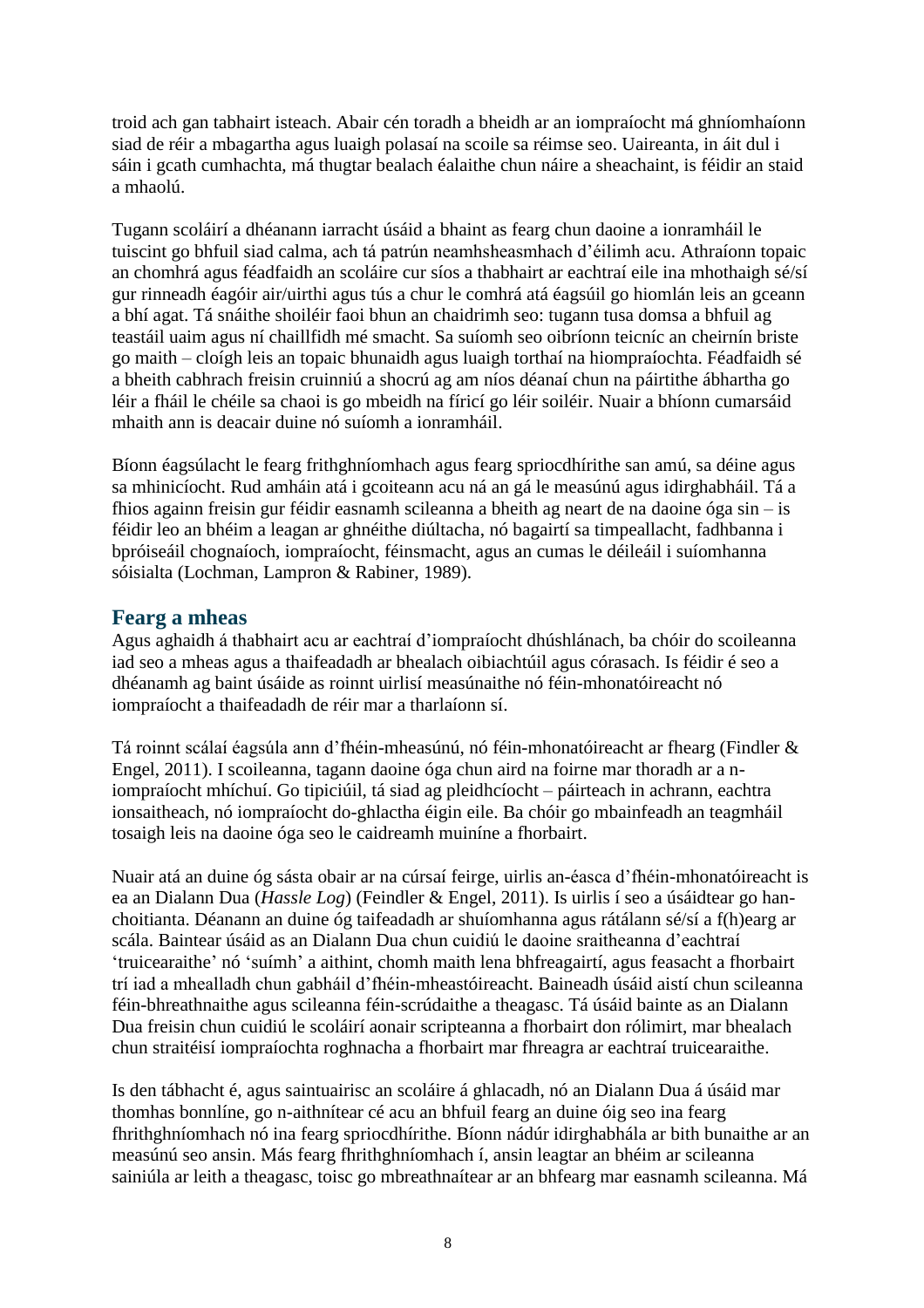tá an duine ag léiriú feirge spriocdhírithe is é cuspóir na hidirghabhála an treisiú a athrú – sa chaoi is nach bhfaigheann siad a bhfuil ag teastáil uathu nuair a ghníomhaíonn siad go hionsaitheach.

## **Idirghabhálacha**

Bíonn formhór na n-idirghabhálacha bunaithe ar theicnící um iompraíoch cognaíoch. Is é an smaoineamh ná go ndúisíonn an spreagadh freagairt fhiseolaíoch freagairt agus freagairt chognaíoch dhíchumtha, nó smaointe a chothaíonn fearg. Mar thoradh, mothaíonn an duine feargach. De ghnáth, díríonn an cur chuige cognaíoch ar thrí rud –

i) freagairt fhisiciúil nó fhiseolaíoch; ii) an fhreagairt smaointeoireachta nó chognaíoch; agus iii) an iompraíocht (Feindler & Engel, 2011).

Tacaíonn meitea-anailís ar na staidéir taighde go léir (Sukhodolsky, Kassinove, & Gorman, 2004) le múnla iompraíoch cognaíoch d'ógánaigh níos sine (15 bliana d'aois go 17 mbliana d'aois), b'fhéidir mar thoradh ar shaincheisteanna forbartha amhail a gcumas don smaointeoireacht theibí.

## **Cur Chuige Iompraíoch Cognaíoch**

I dtuairim an údair, is é cur chuige iompraíoch cognaíoch an cur chuige is éifeachtaí i dtaca le láimhseáil feirge. Creideann lucht na teoirice um iompraíocht chognaíoch go bhfuil smaointe agus creidimh lochtacha mar bhonn le fadhbanna feirge. Tá dhá ghné den chur chuige seo –

i) laghdú ar an múscailt fhiseolaíoch ag baint úsáide as nós imeachta scíthe; agus, ii) athstruchtúrú cognaíoch ar smaointe nó, go simplí, athrú ar an gcaoi ina smaoiníonn tú.

D'fhorbair Raymond Novaco (1975) clár chun cuidiú le haosaigh déileáil le fearg agus tá sé seo leasaithe le húsáid le déagóirí agus le leanaí (Faupel et al., 1998). Tugtar cur síos níos leithne ar an gcur chuige seo sna ranna thíos.

#### **An Fhreagairt Fhiseolaíoch a Laghdú**

Tá oiliúint scíthe ina cuid riachtanach de chlár um láimhseáil feirge is féidir leis an treoirchomhairleoir a úsáid i gcomhar le bainistíocht agus foireann na scoile. Is freagairt mhothúchánach í an fhearg ar chnuasach de chúinsí nó truicir. Tugtar griogadh ar an truicear nó eachtra strusmhar, Baineadh úsáid as tine ealaíne mar mhúnla chun míniú a thabhairt ar an gcaoi ina n-oibríonn fearg (Faupel et al., 1998). Is é an truicear an cipín a lasann an tine ealaíne agus a chuireann tús leis an bhfreagairt feirge. Is é corp na tine ealaíne ár bhfreagairt go hinmheánach agus go seachtrach don eachtra lasmuigh dúinn, agus is é an fiús an aigne nó ár smaointe faoin eachtra (Novaco, 1975).

Tá tosca seachtracha agus tosca inmheánacha a chuireann leis an bpléascadh. B'fhéidir go mbeidh smacht againn ar na tosca seachtracha agus b'fhéidir nach mbeidh e.g. strus sa seomra ranga – ró-the, an-iomarca daoine, duine ag brú isteach ort. Tá smacht againn ar na tosca inmheánacha, agus áirítear leo seo ár smaointe agus ár bhfreagairtí fisiciúla ar staid. Eascraíonn ár bhfreagairt inmheánach ónár gcreidimh agus ónár súilíochtaí faoi staideanna áirithe, a d'fhéadfadh plé inmheánach a thosú agus múnlú a dhéanamh ar an gcaoi ina mbreathnaímid ar staid.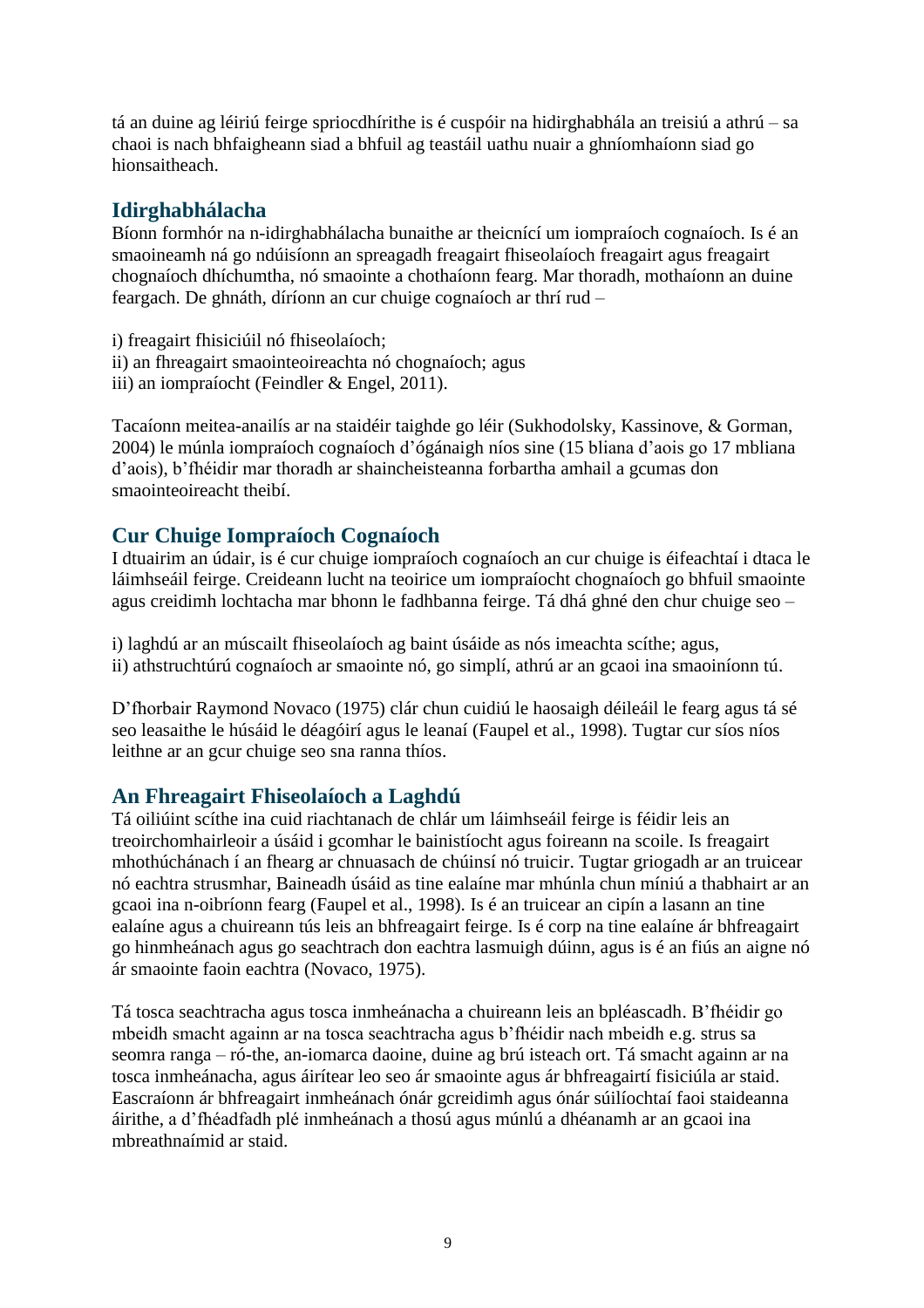Agus iad ag obair le scoláire a bhfuil deacrachtaí acu le láimhseáil feirge is féidir leis an scoil agus an treoirchomhairleoir tús a dhéanamh le scíth a mhúineadh don scoláire. Is féidir leis an treoirchomhairleoir ansin obair leis an scoláire chun cuidiú leis/léi a thuiscint go bhfuil eachtraí seachtracha ann nach mbeidh aon smacht aige/aici orthu, b'fhéidir, ach *gur féidir* leis/léi smacht a fháil ar an gcaoi ina smaoiníonn sé/sí faoi na heachtraí nó an chaoi ina bhfreagraíonn sé/sí go fisiciúil do staid.

Is í an chéad chéim eile is féidir leis an treoirchomhairleoir agus an scoil a dhéanamh ná cuidiú leis an scoláire a smaointe agus a c(h)uid feirge a rianú, a bheith feasach faoina c(h)uid truicear. Bíonn an aigne agus an corp idirnasctha. Má athraímid an bealach ina smaoinímid is féidir linn an bealach a mhothaímid a athrú freisin. Is é athstruchtúrú cognaíoch nó athstruchtúrú smaointe a thugtar ar an athrú ar an gcaoi ina ndéanaimid eachtraí a léirmhíniú trí athscripteáil ar ár bplé inmheánach. In oiliúint um láimhseáil feirge ciallaíonn sé seo "smaointe te" a aithint agus "smaointe fuara" a chur ina n-ionad. Cuireann smaointe te níos mó feirge orainn, agus is smaointe iad smaointe fuara a dhéanann níos calma muid. Is féidir leis an treoirchomhairleoir obair leis an scoláire chun cuidiú leis/léi forbairt a dhéanamh ar raon de smaointe fuara, ar féidir a scríobh síos ar leidchártaí, chomh maith le raon d'iompraíochtaí roghnacha, nó straitéisí ciúnaithe. Chun feasacht a mhéadú is féidir leis an treoirchomhairleoir rólimirt a úsáid freisin ar bhonn duine le duine, agus aithris a dhéanamh ar staideanna coitianta a ghriogann fearg.

Acmhainn úsáideach eile is féidir a úsáid chun feasacht a mhéadú is ea bileog oibre le híomhá de thine ealaíne. Iarrtar ar an scoláire na truicir a líonadh isteach (an cipín), féachaint cad a tharlaíonn go fisiciúil (corp na tine ealaíne), agus na smaointe te a aithint a chuidíonn leis an gcipín an fiús a lasadh. Le scoláirí níos sine, is féidir leis a bheith úsáideach má choinnítear dialann iompraíochta ar staideanna. Is féidir na ceannteidil seo a leanas a úsáid:

i) truicir – cé, cén áit, cathain;

ii) cad a tharla i do chorp agus i do chloigeann nó cad iad na smaointe te a bhí agat sa staid; agus,

iii) cén toradh a bhí ann.

De rogha air sin, is acmhainn úsáideach í an Dialann Dua chun staideanna, eachtraí agus truicir a dhoiciméadú.

## **Scileanna um Fhadhbréiteach agus Réiteach Coimhlinte a Theagasc**

Má bhreathnaítear ar an bhfearg mar bhealach chun cumarsáid a dhéanamh, ansin is í sprioc na hidirghabhála bealach níos iomchuí a mhúineadh chun cumarsáid a dhéanamh. Is féidir le treoirchomhairleoirí obair le scoláirí chun scileanna a fhorbairt i dtaca le fadhbréiteach agus réiteach coimhlinte a d'fhéadfaí a úsáid mar roghanna ar iompraíocht ionsaitheach. In aon staid achrannach is ciallmhar an rud é tosú le húsáid a bhaint as éisteacht athmhachnamhach ina áit locht a chur. Cuir ceisteanna oscailte amhail cé, cén áit, cén fáth, cathain? Ba chóir ceisteanna iata a sheachaint, toisc go ndúnann siad síos an chumarsáid, mar shampla*, "an gceapann tú gur féidir liom fanacht anseo ar feadh an lae?", "An gceapann tú gur amadán mé?"* Molann Nelsen et al., (2001) gur chóir dúinn "stopadh ag rá agus tosú ag fiafraí".

Má chuirtear ceisteanna oscailte agus má úsáidtear scileanna éisteachta athmhachnamhacha taispeántar don scoláire go bhfuil tú ag éisteacht agus b'fhéidir go gcuideofar leo a shoiléiriú cad atá ag teastáil uaidh/uaithi agus conas is féidir é sin a bhaint amach. Is scil thábhachtach í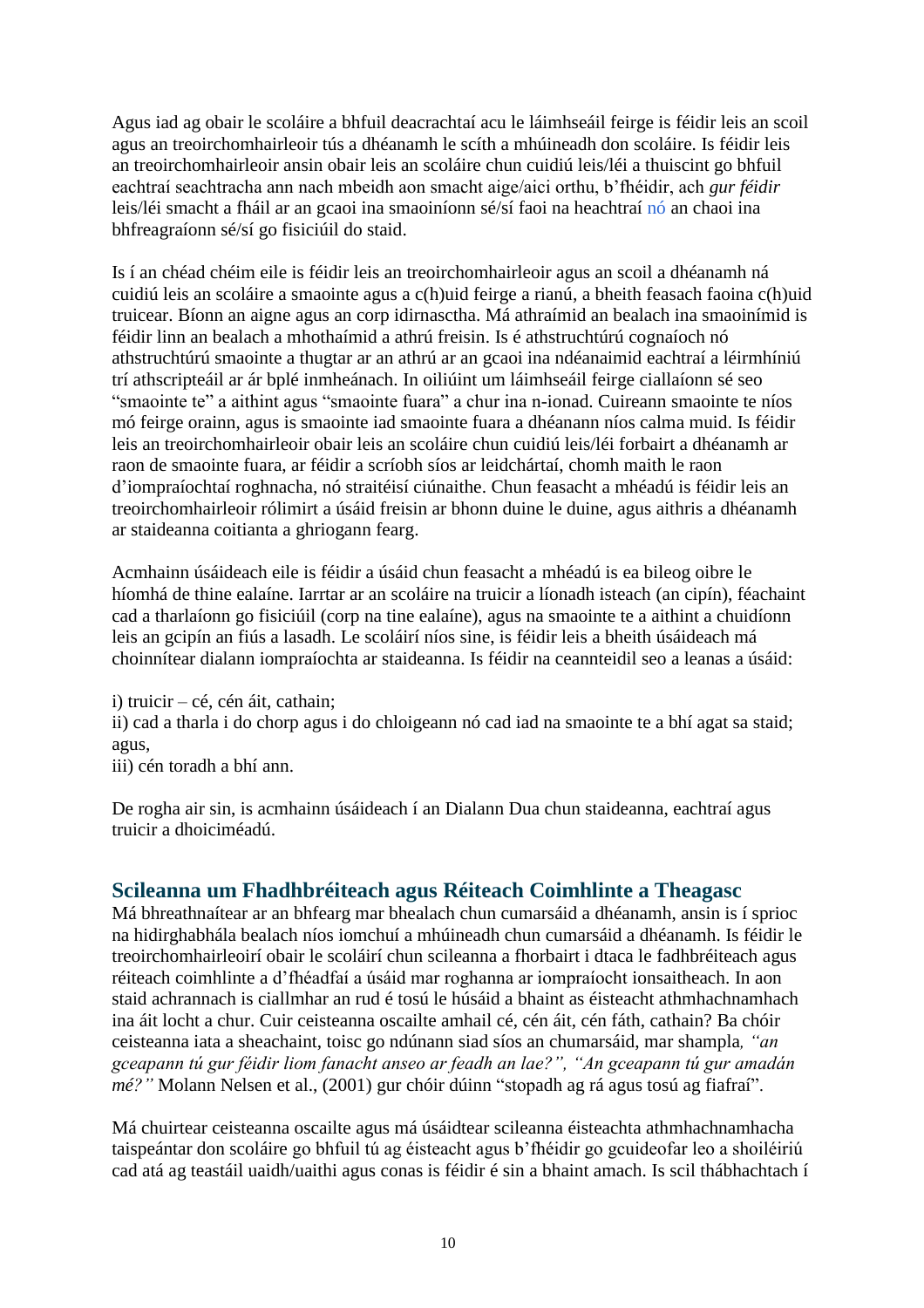a fhios a bheith agat cathain le coinneáil ciúin agus éisteacht – ná bíodh deifir ort réiteach a thabhairt ach lig do na scoláirí teacht ar a réitigh féin. Go minic insíonn scoláirí rudaí linn ag amanna nuair a bhímid gafa le nó ag amanna nuair nach féidir linn an éisteacht a thabhairt dóibh atá de dhíth orthu. Ná bíodh leisce ort am eile atá níos oiriúnaí a shocrú nuair a bheidh tú ábalta éisteacht leo ar ball. Abair leo go bhfuil an méid atá á rá acu leat róthábhachtach le brostú, agus an féidir leat am a shocrú chun bualadh leo agus é a phlé go hiomlán. Bí cinnte go ngníomhaíonn tú dá réir. Más rud é gur tháinig siad chugat le fadhb téigh ar ais ar ball agus seiceáil go bhfuil sí réitithe nó díreach cuir ceist orthu cé mar atá an scéal.

D'fhonn fadhbréiteach a dhéanamh, tá scileanna áirithe de dhíth ar scoláirí. Ar dtús, ní mór dóibh a bheith ábalta a aithint go bhfuil fadhb ann. B'fhéidir go mbeidh scileanna laga réasúnaithe acu, scileanna laga loighce nó smaointeoireachta seicheamhaí, nó go mbeidh cuimhne lag orthu. Má tá easnamh in aon cheann de an réimsí sin beidh sé deacair straitéisí fadhbréitigh a chur i bhfeidhm. Ní mór na heasnaimh seo a leigheas nó bealach a aimsiú chun iad a sheachaint sular féidir dul ar aghaidh. Is féidir le daoine óga a bhfuil na bunscileanna seo acu fadhbanna a réiteach ach ní mór dúinn muinín a bheith againn astu agus as a gcumas obair tríd agus réitigh a aimsiú (Nelson et al., 2001). Is deacair uaireanta muinín a bheith againn gur féidir le scoláirí roghanna agus cinntí a dhéanamh. Éilíonn sé seo go nglacfaimid an dearcadh Adlerach ina dtiomáintear iompraíocht ón suíochán cúil. D'fhonn cuid de na smaointe seo a chur i bhfeidhm ní mór dúinn muinín a bheith againn agus scaoileadh le roinnt d'ár smacht ag an am céanna. Ní mór do na páirtithe uile aontú ar an réiteach sular féidir plean a dhéanamh de agus is ansin atáimid ábalta roghanna a thabhairt laistigh de theorainneach socraithe ag an múinteoir nó ag an treoirchomhairleoir.

Is fearr an teicníc fadhbréitigh a luaitear thíos a chur i bhfeidhm ar bhonn duine le duine, ach is féidir í a dhéanamh freisin le grúpa beag. Is féidir í a úsáid freisin idir treoirchomhairleoirí, múinteoirí agus scoláirí, ach is féidir freisin scoláirí a mhúineadh chun an teicníc a úsáid iad féin

- i) An fhadhb a aithint
- ii) Tobsmaointeoireacht a dhéanamh ar réitigh
- iii) Meastóireacht a dhéanamh ar réitigh
- iv) An plean a aontú agus am a leagan síos chun ath-mheastóireacht a dhéanamh air

Tá sé tábhachtach é a choinneáil dearfach, gan aon lochtú nó cáineadh, ach ina áit sin, na scoláirí a spreagadh chun páirt a ghlacadh trína dtuairimí agus moltaí a chur san áireamh. Déan treisiú ar an bpróiseas trí mholadh agus cúiteamh as a n-iarrachtaí chun an scéal a réiteach.

#### **Réiteach Coimhlinte**

Bíonn ról tábhachtach ag mothúcháin chun coimhlint ar bith a choinneáil ar siúl. Tagann neart daoine chuig staid agus iad réidh chun troda. Is iad na príomh-mhothúcháin a bhíonn i gceist anseo ná eagla agus fearg. Is féidir le comhroinnt mothúchán a bheith chomh tábhachtach le comhroinnt dearcthaí (Bodine agus Crawford, 1998). D'fhonn coimhlint a réiteach go rathúil, ní mór do scoláirí a mhothú go bhfuiltear á gcloisteáil, á dtuiscint agus á gcumhachtú. De ghnáth, is staideanna coimhlinte bíonn an chumarsáid bocht agus bíonn leibhéil áird amhrais ar na rannpháirtithe. Ní mór do scoláirí a mhothú freisin go bhfuil luach orthu agus go bhfuil siad cumasach. Ní mór an fócas dóibh siúd a bheith ar scaoileadh le botúin agus féachaint ar an todhchaí (Albert, 2003). Má fhoghlaimíonn scoláirí scileanna um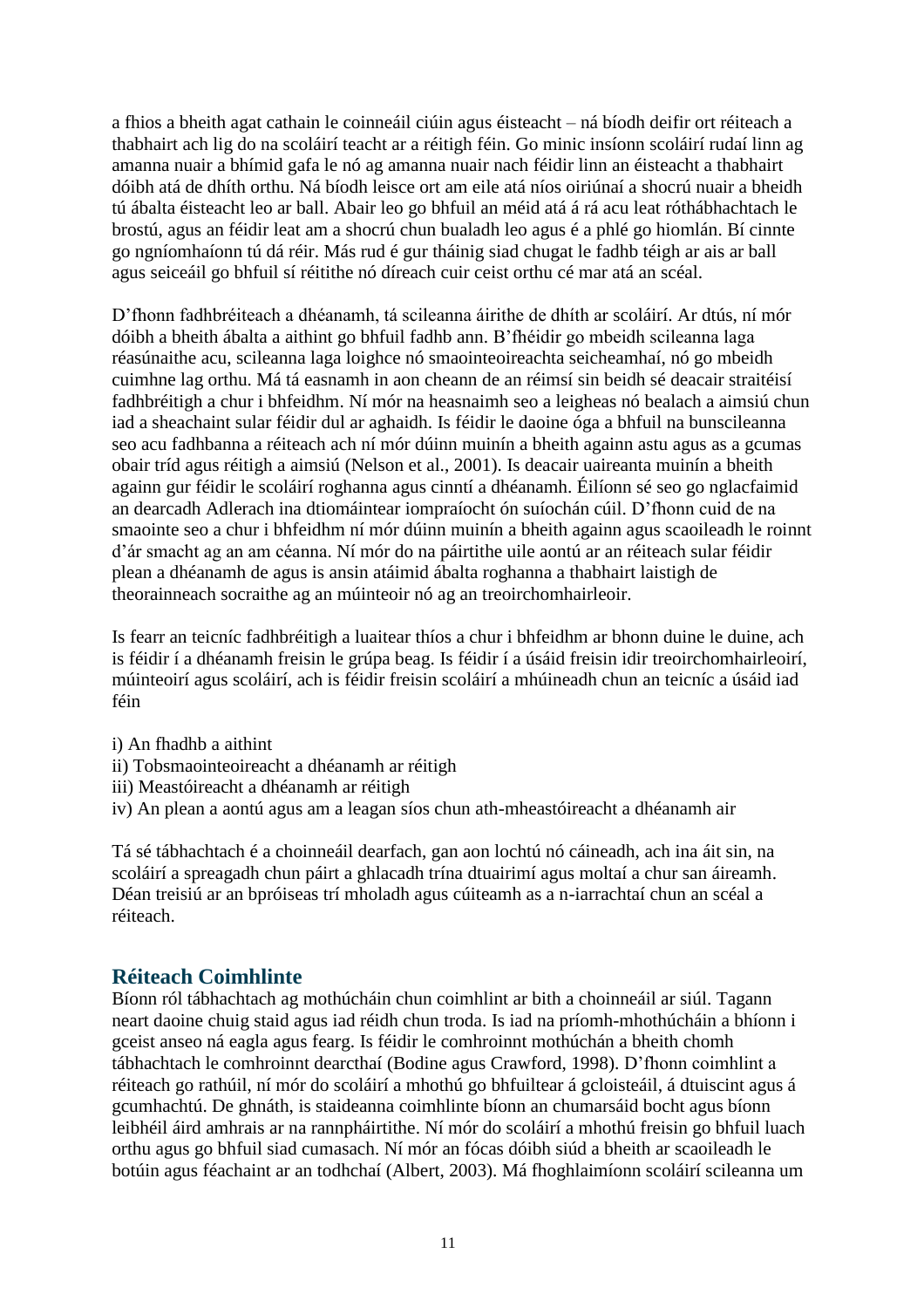réiteach coimhlinte, forbraíonn siad inniúlachtaí sóisialta de chomhoibriú, ionbhá, fadhbréiteach cruthaitheach, scileanna sóisialta coigníocha, agus scileanna caidrimh (Bodine agus Crawford, 2003). Cuimsíonn réiteach coimhlinte idirbheartaíocht, idirghabháil, idirghabháil le piaraí, agus fadhbréiteach comhoibríoch.

Dar le Bodine agus Crawford (2003) tá ceithre bhunphrionsabal le réiteach coimhlinte:

- i) Tá coimhlint nádúrtha;
- ii) Is féidir difríochtaí a aithint agus meas a bheith orthu;
- iii) Nuair a fhéachtar uirthi ar bhealach dearfach, is féidir breathnú uirthi mar dheis chun réiteach a fhorbairt; agus,
- iv) Nuair a thagann páirtithe atá i gcoimhlint lena chéile agus nuair a fhorbraíonn siad láidreachtaí a chéile chun réitigh a aimsiú, tá tionchar dearfach mar thoradh air sin ina gcruthaítear timpeallacht chothaitheach agus ina bhfuil luach ar fhéinluach an duine aonair.

Is féidir le treoirchomhairleoirí cur chuige oiliúna scileanna a úsáid lasmuigh de staideanna coimhlinte. Is féidir scileanna um láimhseáil feirge agus cumarsáid a theagasc, agus is féidir obair ghrúpa a úsáid chun ionbhá a fhorbairt. Is beag réiteach bua/bua atá ann mar sin bí ullamh le géilleadh. Uaireanta is leor tuairim an duine eile a aithint chun an iompraíocht a athrú. Tá sé tábhachtach fanacht dearfach agus fanacht dírithe ar an iompraíocht, ní ar an scoláire. Ar an mbealach seo faigheann an scoláire an teachtaireacht shoiléir nach rud pearsanta é seo. Má scartar an gníomh ón ngníomhaí is féidir an caidreamh idir an treoirchomhairleoir/múinteoir leis an scoláire a neartú.

#### **Oiliúint Scíthe**

Ní mór dúinn a mheabhrú gur féidir leis an neamhréir idir inniúlacht an scoláire agus riachtanais staid na scoile a bheith strusmhar, agus b'fhéidir go mbeidh ionsaitheacht agus iompraíocht shuaiteach ag daoine áirithe dá bharr. Is féidir oiliúint scíthe a úsáid freisin mar theicníc dhí-ardaithe nó coisc. Is féidir é a chur in oiriúint mar chuid de chlár um láimhseáil feirge nó clár um bhainistiú strusa, nó clár um laghdú imní le scoláirí níos sine.

Go minic i staid seomra ranga féadfar iarraidh ar scoláirí staidiúirí scíthe a ghlacadh mar bhealach chun iad a chiúnú agus iad a fhócasú roimh an gceacht. Má iarrtar ar na scoláirí a súile a dhúnadh agus suí lena nguaillí ar scíth, a lámha ar an deasc le bosa in airde agus a gcosa sínte ar feadh cúpla nóiméad, is féidir an giúmar sa rang a chiúnú. Is féidir leis an treoirchomhairleoir obair le múinteoirí agus scoláirí i dtaca le húsáid teicnící scíthe i suíomh an tseomra ranga.

Is féidir le scoláirí níos sine a bheith páirteach trí iarraidh orthu bealaí a aithint ina ligeann siad a scíth taobh amuigh d'uaireanta scoile. Is féidir fiafraí díobh – "*Cad é an bealach is fearr leat le do scíth a ligean, agus cén fáth a n-oibríonn sé?"* Roinnt samplaí coitianta is ea spóirt, folcadán a ghlacadh, nó dul amach ag siúl ach is rud an-phearsanta i gcónaí é. Bíonn an strus ina chuid den saol agus is scil saoil tábhachtach í bealach sláintiúil a bheith agat chun déileáil le strus.

Bíonn teannas againn go léir inár gcoirp. Cuidíonn líon áirithe teannais inár meatáin linn feidhmiú, siúil, caint, ithe srl. Nuair atáimid faoi bhrú, coinnímid teannas i roinnt áiteanna d'ár gcoirp. Má iarrtar ar an scoláire aithint cén áit a gcoinníonn siad teannas ina gcorp is féidir nod a thabhairt dóibh i dtaca le comharthaí gur gá dóibh scíth a ligean. Le réamh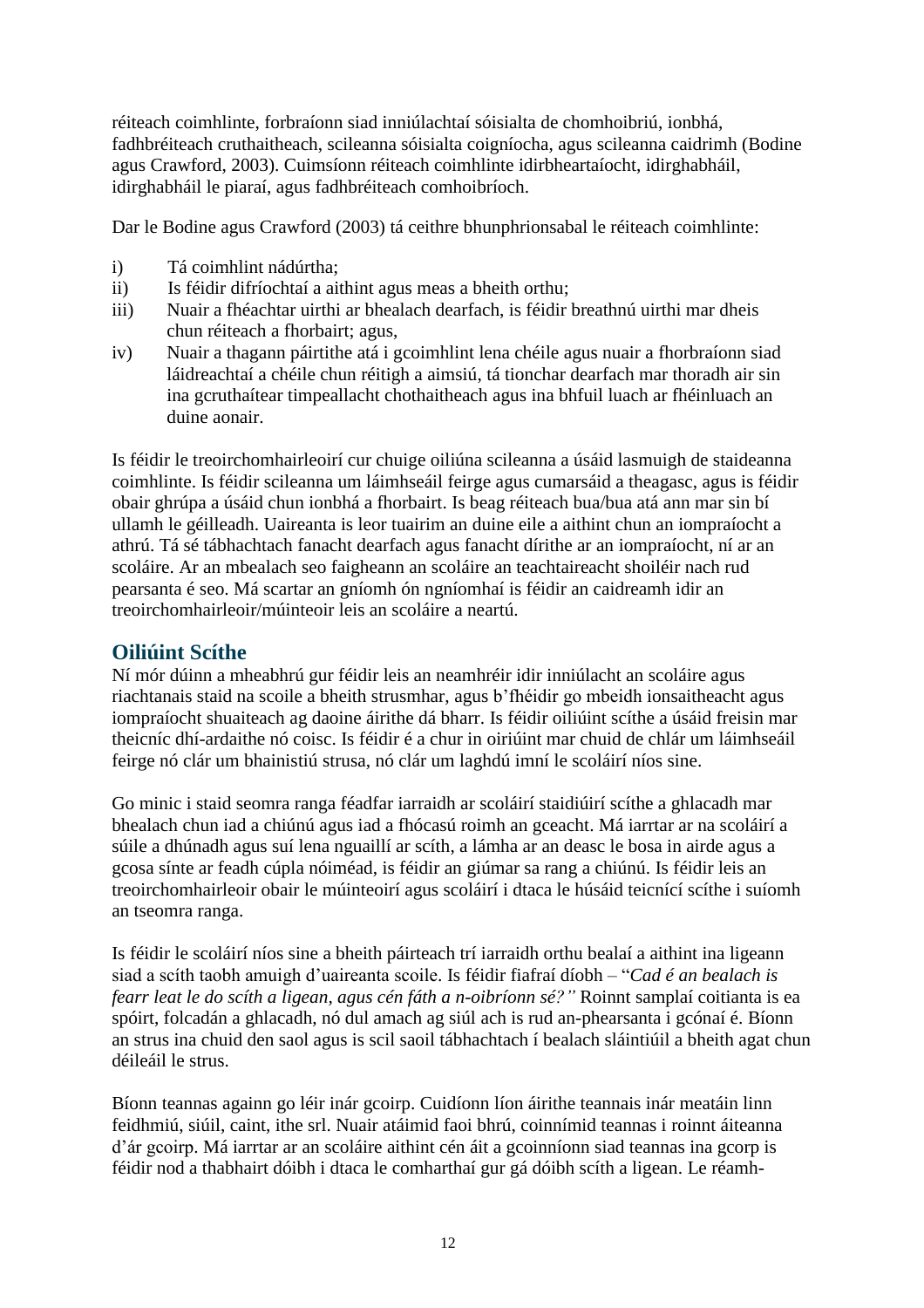dhéagóirí agus déagóirí óga, bain úsáid as léaráid agus iarr orthu marc a chur le peann luaidhe nó marcóir ar na réimsí den chorp ina mothaíonn siad strus. Le déagóirí níos sine, is cleachtadh úsáideach é suirbhé a dhéanamh ar an gcorp do chomharthaí teannais.

Is féidir ceol a úsáid mar uirlis chun atmaisféar calma a fhorbairt, nó mar chúlra do chleachtadh scíthe. Le hógánaigh, má bhaintear úsáid as iPod nó fón póca lena rogha de cheol ciúnaithe, is féidir cuidiú leo scíth a ligean. Is féidir ióga agus machnamh a úsáid go rathúil le scoláirí níos sine. Iarr ar scoláirí triail a bhaint as teicnící scíthe éagsúla agus a roghanna a dhéanamh.

## **Aireachas a Úsáid**

Tá an t-aireachas ar cheann de na teicnící is mó a bhfuil tóir air chun strus a laghdú agus chun freagairtí fiseolaíocha ar staideanna a bhainistiú. Baineann aireachas le haird a thabhairt ar bhealach ar leith - d'aon ghnó, san am atá i láthair, agus go neamhbhreithiúnach (Kabat-Zinn, 1994).

Cuidíonn teicnící feasachta aireachais le daoine feabhas a chur ar a bhfolláine trí oiliúint a chur ar an aigne le díriú ar eispéireas san am atá i láthair (Siegel, 2010). Thug staidéir eolaíochta bailíocht do thionchair chumhachtacha an aireachais agus bhunaigh siad é mar uirlis luachmhar chun strus, imní agus dúlagar a laghdú agus chun beocht agus athléimneacht a mhéadú. Osclaíonn sé muid don fhoghlaim agus don chruthaitheacht, feabhsaíonn sé díriú agus aird, agus forbraíonn sé ionbhá agus comhbhá (Siegel, 2010).

Nuair a chuirtear i bhfeidhm é ar oiliúint um láimhseáil feirge níl ann ach ligean don mhothúchán feirge teacht agus imeacht. Admhaigh go bhfuil an fhearg i láthair ach ar bhealach neamhbhreithiúnach, ag ligean dí a bheith ann agus dul tharat ach ag aithint go nimeoidh sí gan aon ghníomh a dhéanamh ina leith.

Cuireann scoláirí a mbíonn deacracht acu smacht a choinneáil ar a bhfearg é sin in iúl ar bhealaí éagsúla. Is é an bunús le hidirghabháil ná scileanna nua a theagasc, straitéis a chur ar bun chun déileáil leis an iompraíocht de réir mar a tharlaíonn sí, gan an iompraíocht neamhchuí nó ionsaitheach a threisiú agus an scoláire a neartú as bealaí cuí a úsáid chun cumarsáid a dhéanamh agus an rud atá ag teastáil uathu a fháil. Má tá deacracht ag scoláire i réimse ábhair dírímid ar an rud a bhfuil deacracht acu leo agus múinimid é ar bhealach éagsúil. Ar an gcaoi chéanna, má tá fadhb ag scoláire smacht a choinneáil ar a bhfearg ba chóir dúinn a réimse deacrachta a aithint agus na scileanna riachtanacha a theagasc don scoláire. Tá feidhmeanna níos leithne ag na hidirghabhálacha a pléadh - teiripe iompraíoch chognaíoch, fadhbréiteach, réiteach coimhlinte agus scíth. Is scileanna saoil iad seo atá ábhartha do na scoláirí go léir agus ní hamháin dóibh siúd a bhfuil fadhbanna acu le fearg a smachtú. Is féidir dúshlán a bheith ann chun an t-am a fháil leis na scileanna seo a mhúineadh ach is fearr tríocha nóiméad de chosc ná dhá uair an chloig de chomhrac dóiteáin. Tá cur chuige onnghníomhach níos fearr ná ceann frithghníomhach.

## **Plé agus conclúid**

Tá sé feicthe againn gur cheist forbartha é smachtú feirge, agus scil a fhorbraíonn de réir mar a théann an duine óg in aibíocht. Mar sin féin, tá daoine ann nach bhfuil na scileanna agus an taithí acu le ríoga fheargacha a smachtú, ar chúiseanna éagsúla, agus a bhfuil tacaíocht agus oiliúint bhreise de dhíth orthu chun é sin a dhéanamh.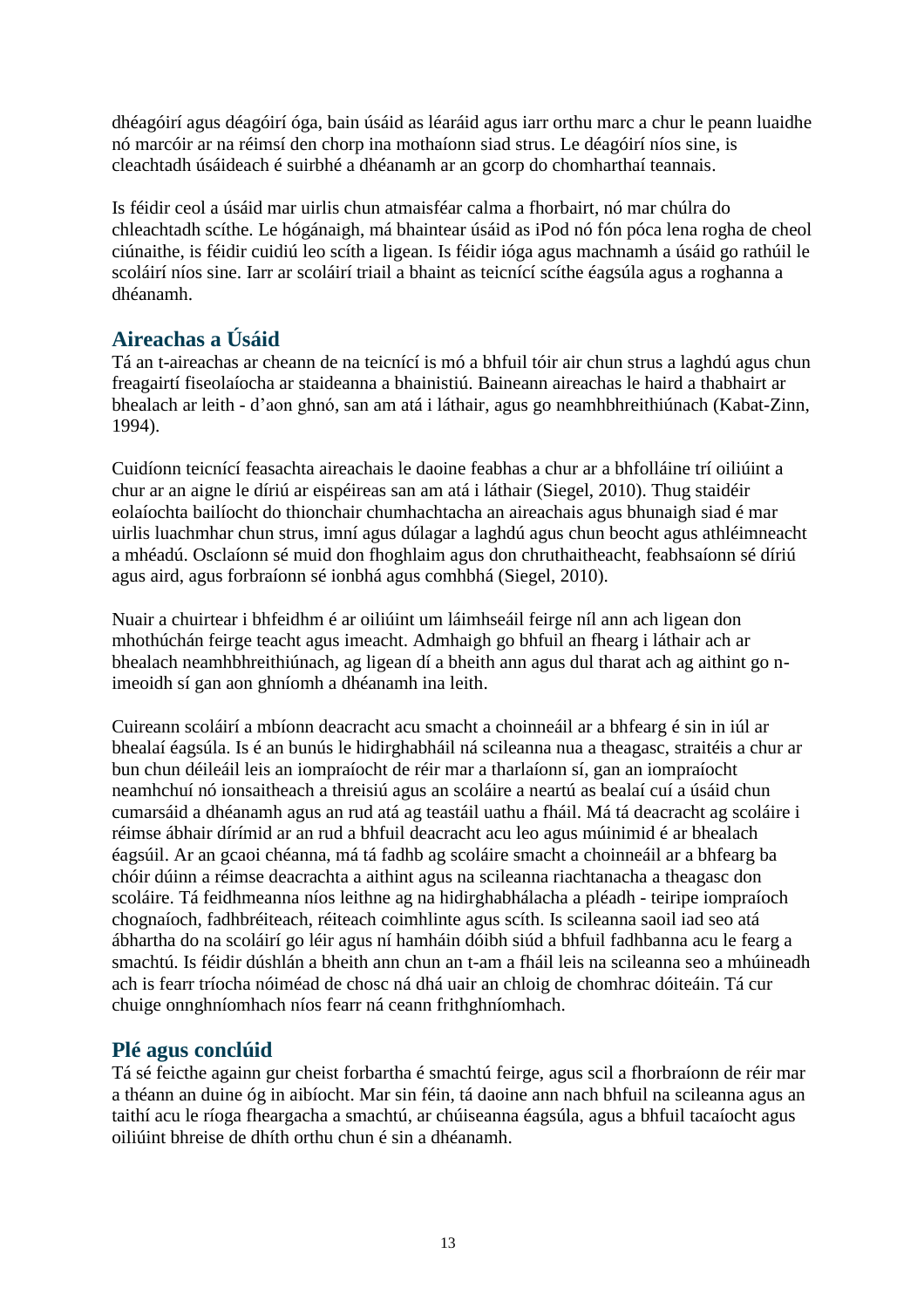Tá roinnt bealaí éagsúla ann chun déileáil le hiompraíocht fheargach lena n-áirítear an cur chuige iompraíoch cognaíoch, a théann i ngleic leis an ábhar ón taobh fiseolaíoch agus cognaíoch freisin. Is í an straitéis anseo ná an scoláire a chur ar an eolas nach féidir leo smacht a bheith acu ar gach a bhfuil ag tarlú mórthimpeall orthu, ach gur féidir leo smacht a bheith acu ar a bhfuil á mhothú acu, agus cad é atá ábalta a bhfearg a mhúscailt, agus ansin bearta chuí a dhéanamh chun a bhfreagairt a leasú do na truicir sin. Is í an chomhpháirt eile sa chur chuige sin réiteach coimhlinte, ina dtugann an scoláire aghaidh ar phatrúin smaointeoireachta dhiúltacha a d'fhéadfadh a bheith acu le linn amanna ina mothaíonn siad feargach. Féadfaidh na smaointe diúltacha seo a bheith ag eascairt ó mhíthuiscintí. nó ó easpa scileanna déileála, nó scileanna sóisialta, agus is féidir na scileanna seo a mhúineadh, ag cur ar chumas an scoláire fadhbanna a réiteach níos fearr agus coimhlintí follasacha ina saol a réiteach. Bealach eile chun déileáil le fearg is ea trí scíth agus cuireadh roinnt modhanna i láthair, lena n-áirítear cleachtaí praiticiúla scíthe, a fhéachann le déileáil le teannas fisiciúil, agus aireachas, atá ceaptha le scoláirí a dhéanamh níos eolaí faoi cad atá ag tarlú ag an nóiméad i láthair, agus glacadh leis seachas iarracht a dhéanamh é a athrú.

Bíonn rath ar gach ceann de na cuir chuige seo i dtaca le déileáil leis an bhfearg sa seomra ranga, agus braitheann a gcur i bhfeidhm éifeachtach go mór ar chomhthéacs, cineál, agus feidhm na feirge atá á cur in iúl, agus freisin ar aibíocht an duine atá i gceist. Tá sé ríthábhachtach, áfach, an scoláire a chur san áireamh sa phróiseas seo, ag tabhairt mothúchán úinéireachta ar an staid dó nó di, agus é nó í a chumhachtú chun athrú a dhéanamh.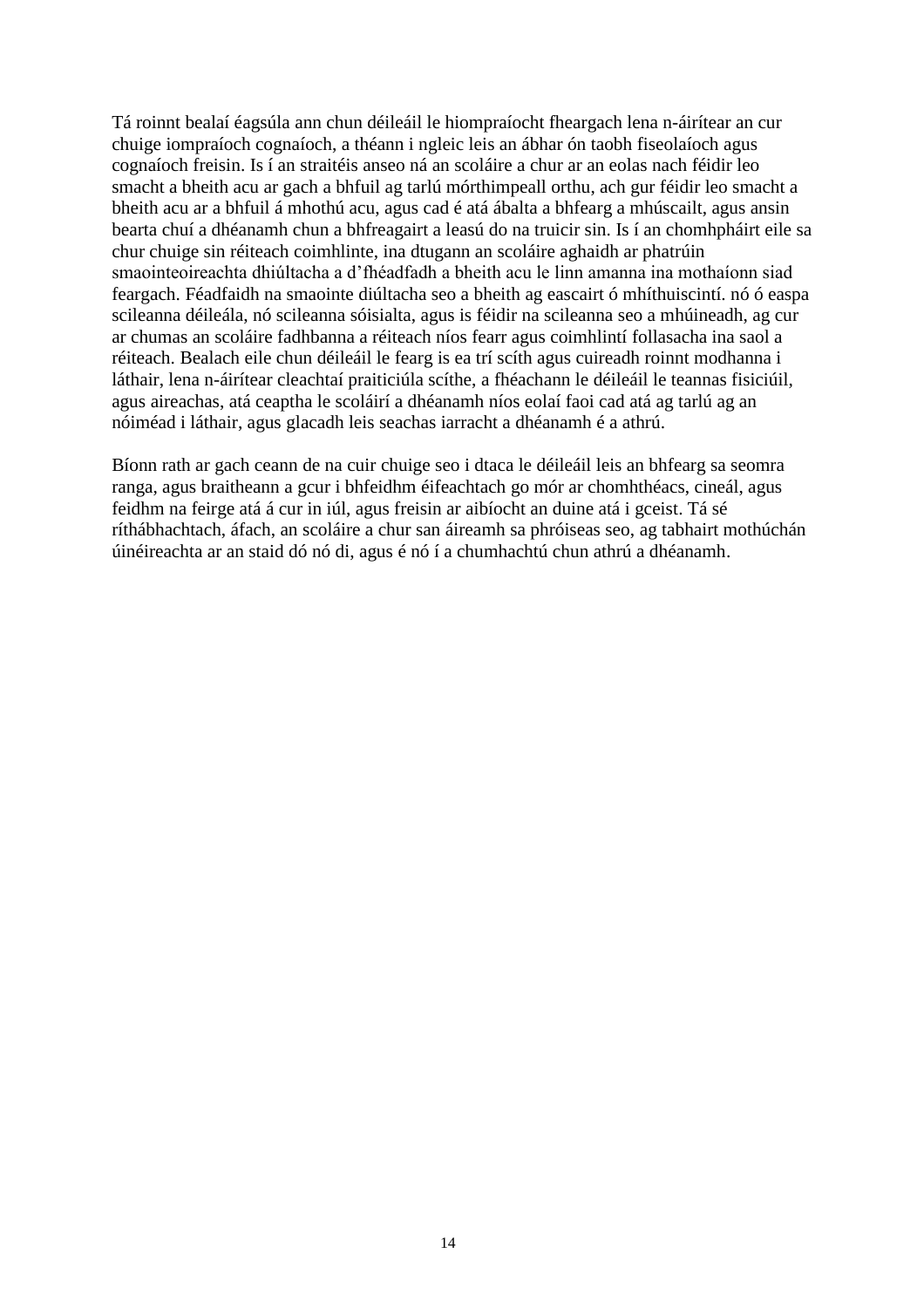## **Tuilleadh Eolais**

Le haghaidh tuilleadh eolais faoin uirlis measúnaithe Dialann Dua (*Hassle Log*) (Feindler & Engel, 2011) féach an suíomh gréasáin seo a leanas: <http://www.texmed.org/hassle/>

Íoslódaigh Dialann Dua shamplach (Feindler & Engel, 2011) i bhformáid PDF ón suíomh gréasáin:<http://www3.hants.gov.uk/anger-management-hassle-log.pdf>

Liosta acmhainní na Seirbhíse Náisiúnta Tacaíochta Iompraíochta um litearthacht mhothúchánach agus láimhseáil feirge: [http://www.nbss.ie/sites/default/files/publications/emotional\\_lit\\_resources\\_proofed\\_cu.pdf](http://www.nbss.ie/sites/default/files/publications/emotional_lit_resources_proofed_cu.pdf)

Tá roinnt alt suimiúla ag an American Psychological Association maidir le láimhseáil feirge:

Straitéisí chun fearg a láimhseáil:<http://www.apa.org/helpcenter/controlling-anger.aspx>

Conas fearg a aithint agus déileáil léi:<http://www.apa.org/helpcenter/recognize-anger.aspx>

Bileoga oibre do láimhseáil feirge le hógánaigh: <http://www.therapistaid.com/therapy-worksheets/anger/adolescents>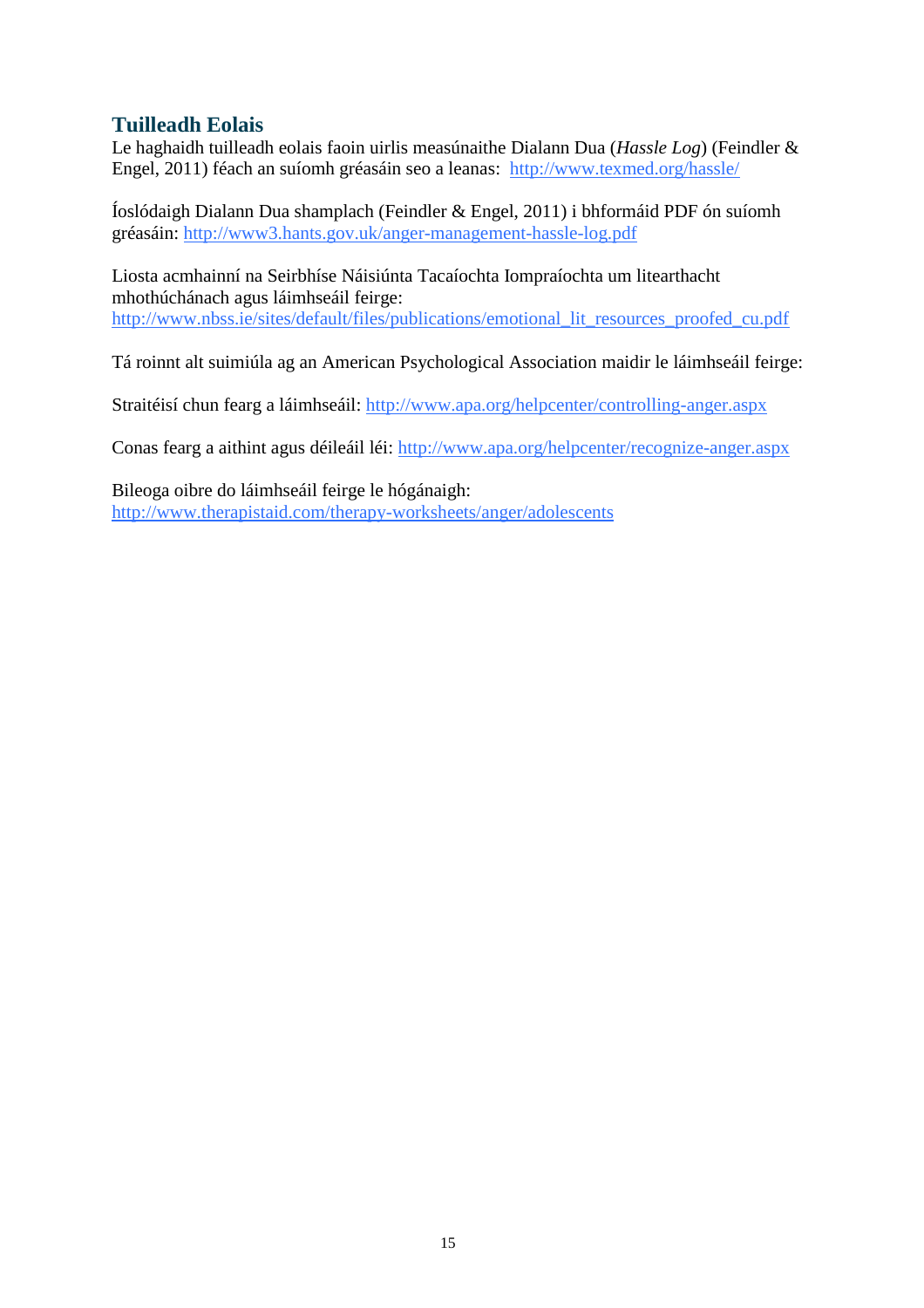#### **Beathaisnéis**

Is Síceolaí Cliniciúil í an Dr. Moya O'Brien. Chuaigh sí faoi oiliúint in Éirinn agus i SAM freisin. D'oibrigh sí le leanaí agus teaghlaigh i suíomhanna éagsúla agus tá taithí leathan aici ar obair le leanaí faoi mhíchumais. Is Anailíseoir Iompraíochta Arna Dheimhniú ag Bord í agus tá a dochtúireacht sa tSíceolaíocht Chliniciúil curtha i gcrích aici. D'oibrigh sí do Bhord Sláinte an Mheán-Iarthair, don ERHA agus don Bhord Sláinte Lár Tíre. Faoi láthair is stiúrthóir í ar ICEP Europe, institiúid oiliúna ar líne do Mhúinteoirí agus gairmeoirí eile.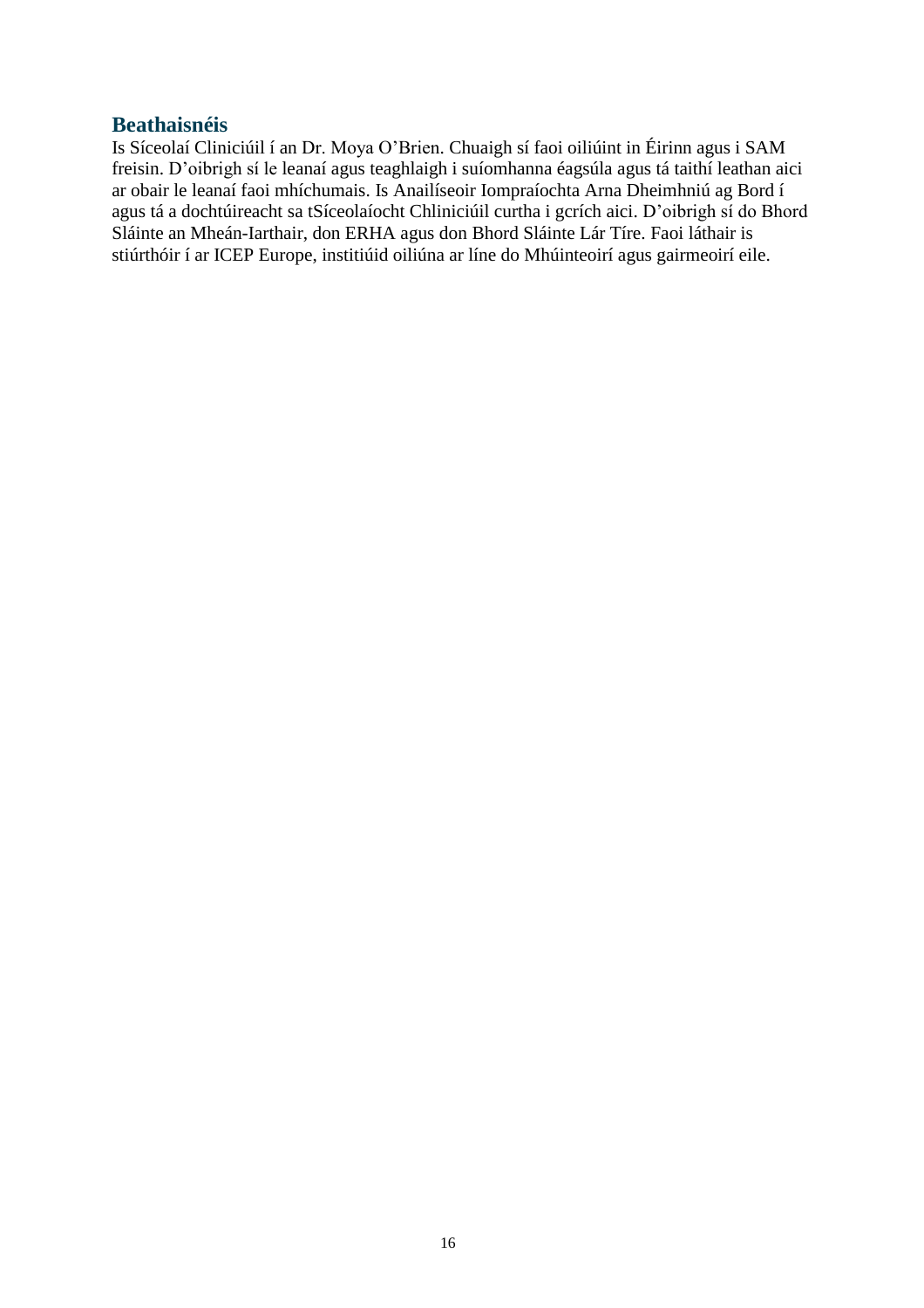## **Buíochas**

Ba mhaith liom buíochas a ghabháil leis an Uas. Paul O'Raw, síceolaí taighde ag ICEP Europe, as a chúnamh in eagarthóireacht agus leagan amach an ailt seo.